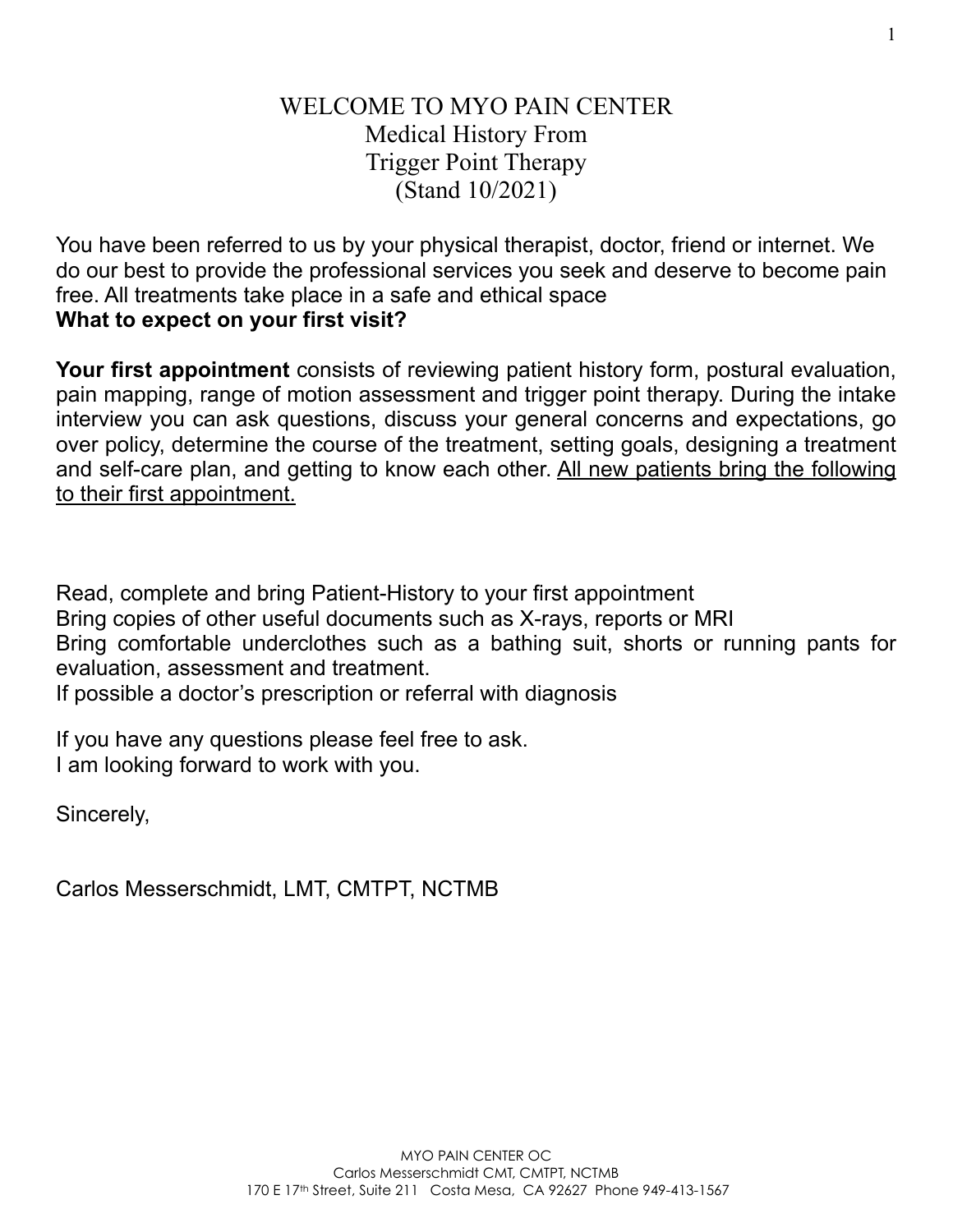| <b>Patient-History</b> (please print clearly - all information is confidential)                                                                                                                                                     | Date: $\qquad \qquad$                                                       |
|-------------------------------------------------------------------------------------------------------------------------------------------------------------------------------------------------------------------------------------|-----------------------------------------------------------------------------|
| Name: $\qquad \qquad$ Phone (H) $\qquad \qquad$ (W)                                                                                                                                                                                 |                                                                             |
|                                                                                                                                                                                                                                     |                                                                             |
| Adress: <u>Note</u> 2008. The second contract of the second contract of the second contract of the second contract of the second contract of the second contract of the second contract of the second contract of the second contra |                                                                             |
| City: City: City: City: City: City: City: City: City: City: City: City: City: City: City: City: City: City: City: City: City: City: City: City: City: City: City: City: City: City: City: City: City: City: City: City: City:       |                                                                             |
|                                                                                                                                                                                                                                     |                                                                             |
| How did you hear about MPC OC?                                                                                                                                                                                                      |                                                                             |
| Your: Height _____ Weight ______ ? Right handed ? Left handed Age _____ Birth date                                                                                                                                                  |                                                                             |
| RELATIONSHIP: Married ? Divorced ? widowed ? single ? separated ? partner<br>$[$ ?                                                                                                                                                  |                                                                             |
| Do you have children? Yes / No How many? 1 2 3 4 5<br><b>VOCATION:</b>                                                                                                                                                              | Age(s)                                                                      |
| <b>PAIN-INJURY-SYMPTOMS</b>                                                                                                                                                                                                         |                                                                             |
|                                                                                                                                                                                                                                     |                                                                             |
|                                                                                                                                                                                                                                     |                                                                             |
|                                                                                                                                                                                                                                     |                                                                             |
|                                                                                                                                                                                                                                     |                                                                             |
| What are you unable to do because of pain that you want to do? (Regain function)                                                                                                                                                    |                                                                             |
|                                                                                                                                                                                                                                     |                                                                             |
| Please circle appropriate words that make your symptoms feel better:<br>$\boxed{?}$ Ice $\boxed{?}$ Heat                                                                                                                            | [?] Rest [?] Stretching [?] Exercise [?] Medication [?] Therapy (what kind) |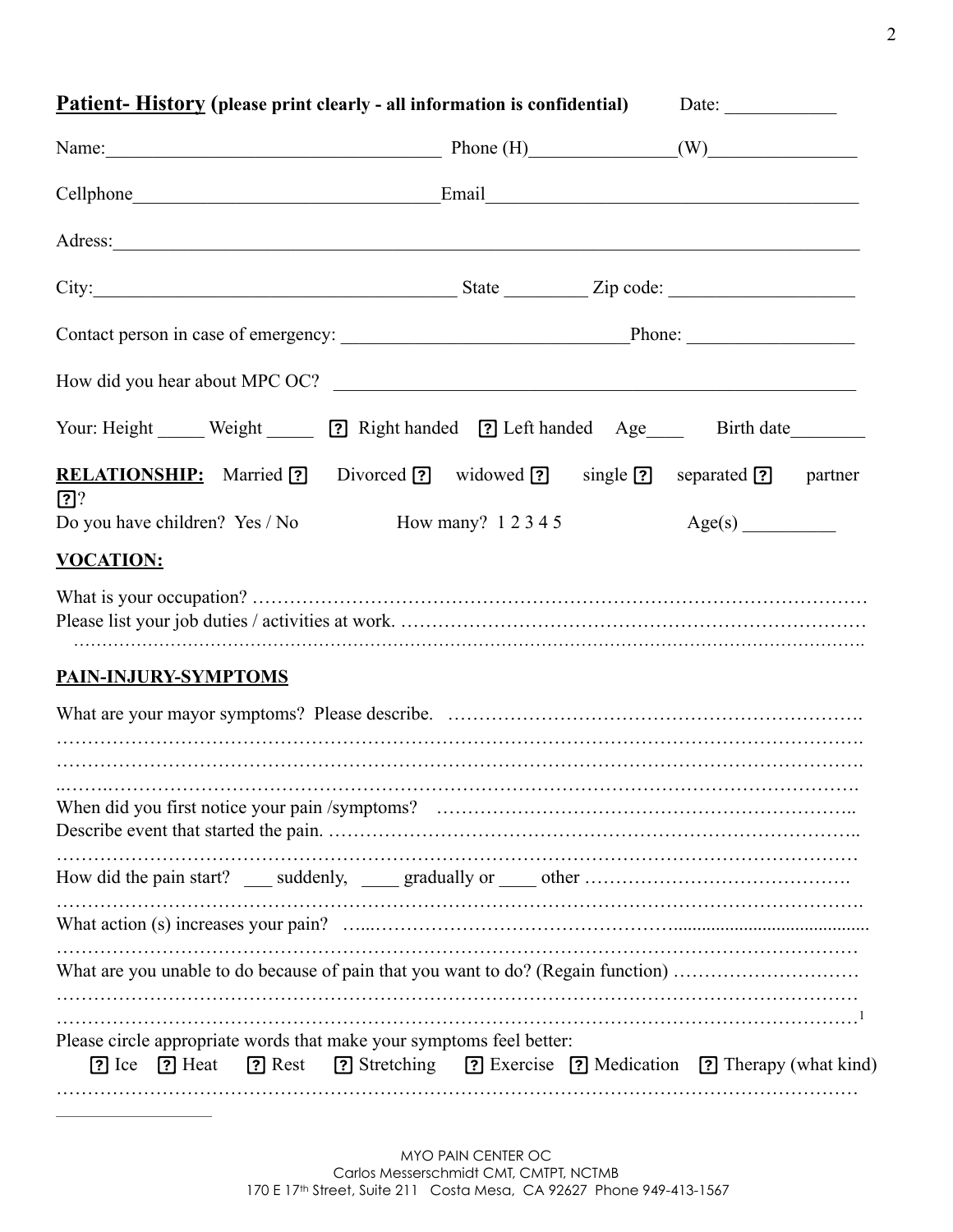Please indicate on the drawing below where your pain is **today** with corresponding pain numbers. Use lines pointing to specific regions to separate pain levels and sensations in different areas and numbers accordingly. Feel free to add any descriptive words specific to any region. For example, your shoulder blades could be a 6/10 and "burning" while your front of shoulders are 3/10 and "aching. Please place an"X" in the table below at a point that best corresponds to the general intensity of your overall pain



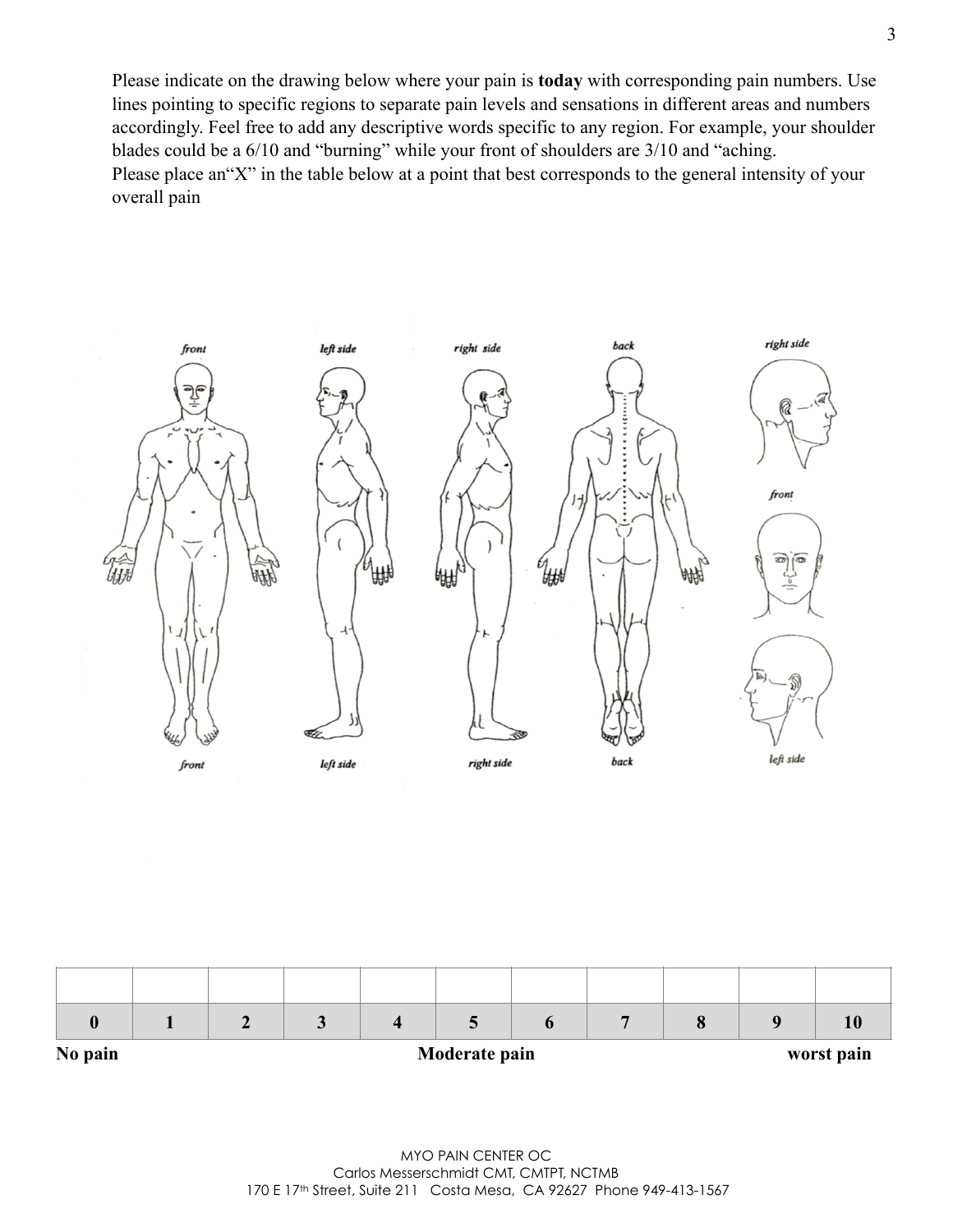Please place an "X" in the table below at a point that best corresponds to the general degree of dysfunction due to your pain.

|                |  | $\boldsymbol{4}$ |                             | 6 | 8 | Q                 | 10 |
|----------------|--|------------------|-----------------------------|---|---|-------------------|----|
| No dysfunction |  |                  | <b>Moderate dysfunction</b> |   |   | worst dysfunction |    |
|                |  |                  |                             |   |   |                   |    |

| Have the symptoms affected you personal life? Yes No |  |  |  |
|------------------------------------------------------|--|--|--|

# **PREVIOUS TREATMENT FOR PAIN**

Please list doctors and /or health care providers you have seen concerning this pain, injury or symptoms?

| Name: Physician / Therapist   Street, City, Zip Code | Phone # |
|------------------------------------------------------|---------|
|                                                      |         |
|                                                      |         |
|                                                      |         |
|                                                      |         |

| Therapy: <b>[?]</b> Chiropractic <b>[?]</b> Biofeedback <b>[?]</b> Acupuncture <b>[?]</b> Physical Therapy <b>[?]</b> Massage |  | [?] Psychotherapy [?] Feldenkrais [?] Alexander Tech. | <b>?</b> others |
|-------------------------------------------------------------------------------------------------------------------------------|--|-------------------------------------------------------|-----------------|
| How often are appointments? 1 2 3 times per week or 1 2 3 4 per month past/current                                            |  |                                                       |                 |

Please list all medications you are taking, the dosage, reason for taking and the date started:

| <b>Name Medication</b> | Reason | Dosage / mg | started | <b>Ended</b> |
|------------------------|--------|-------------|---------|--------------|
|                        |        |             |         |              |
|                        |        |             |         |              |
|                        |        |             |         |              |
|                        |        |             |         |              |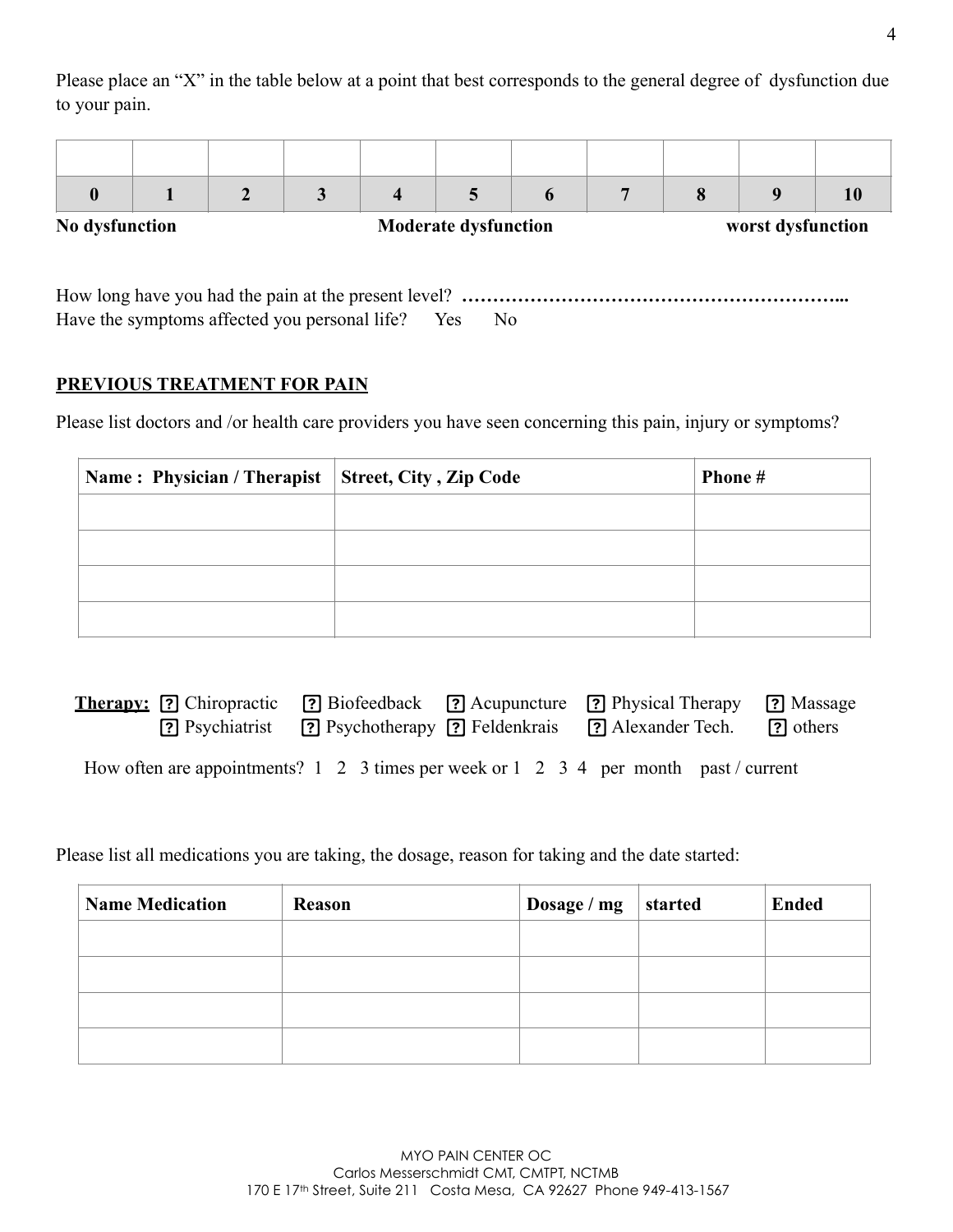#### **DIAGNOSTIC TESTS**

Have you had any diagnostic test, such as  $\boxed{?}$  X-rays  $\boxed{?}$  MRI  $\boxed{?}$  CT-Scan  $\boxed{?}$  EMG  $\Box$  Bone scan?

# **MEDICAL CONDIDITONS** involving**:**

|                                                  |  | [?] Heart [?] Lungs [?] Liver [?] Kidney □ Digestive system [?] Infection [?] High Blood Pressure                                     |     |  |
|--------------------------------------------------|--|---------------------------------------------------------------------------------------------------------------------------------------|-----|--|
| <b>?</b> Thyroid <b>?</b> Cancer <b>D</b> Others |  |                                                                                                                                       |     |  |
|                                                  |  |                                                                                                                                       |     |  |
|                                                  |  |                                                                                                                                       |     |  |
|                                                  |  |                                                                                                                                       |     |  |
|                                                  |  | Have you been told by a physician that your have the following: YES                                                                   | NO. |  |
|                                                  |  | <b>2</b> Herniated or bulging disks <b>2</b> Spinal Steppes <b>2</b> Bulging disk $\Box$ Thyroid problems <b>2</b> Scoliosis <b>2</b> |     |  |

[2] Herniated or bulging disks [2] Spinal Stenosis [2] Bulging disk □ Thyroid problems [2] Scoliosis [2] Diabetes

#### **DATES OF ACCIDENT/SURGERY ACCIDENT/SURGERY/ SIGNIFICANT TRAUMA**

Do you know, or did you as a child, prefer to sit on one leg? Yes /No Do you currently wear shoe orthotics? Yes / N o If yes, how long have you been wearing them? ……………………………………………………………

### **COMPUTER RELATED WORK**

| Does your job require you to reach above, below or at shoulder level ? YES / NO                                |  |
|----------------------------------------------------------------------------------------------------------------|--|
| Are you required to use your hands for: ? fine manipulation ? grasping ? pushing ? pulling? YES / NO           |  |
| Can you perform your normal work duties? YES / NO                                                              |  |
| Have you missed work or been placed on modified duty from this injury? YES / NO                                |  |
| When and how long, were you placed on disability, and/or modified duty?                                        |  |
| Normal number of hours worked per day: (circle) 2 4 6 8 10 12,<br>Per week:                                    |  |
| How many breaks do you take? 1 2 3, ? None. How much time per break? 5 10 15 minutes                           |  |
| If you use a computer, please check the type of equipment you have:                                            |  |
| Ergonomic chair ? standard keyboard ? split keyboard ? other keyboard ?                                        |  |
| voice-activation software $\boxed{?}$ other mouse $\boxed{?}$ (describe)<br>Standard mouse<br>$\overline{[?]}$ |  |
| [?] laptop [?] IPad [?] data entry device<br>phone headset<br>Standard phone<br><u>ि</u>                       |  |
|                                                                                                                |  |

| MYO PAIN CENTER OC                                                               |
|----------------------------------------------------------------------------------|
| Carlos Messerschmidt CMT, CMTPT, NCTMB                                           |
| 170 E 17 <sup>th</sup> Street, Suite 211 Costa Mesa, CA 92627 Phone 949-413-1567 |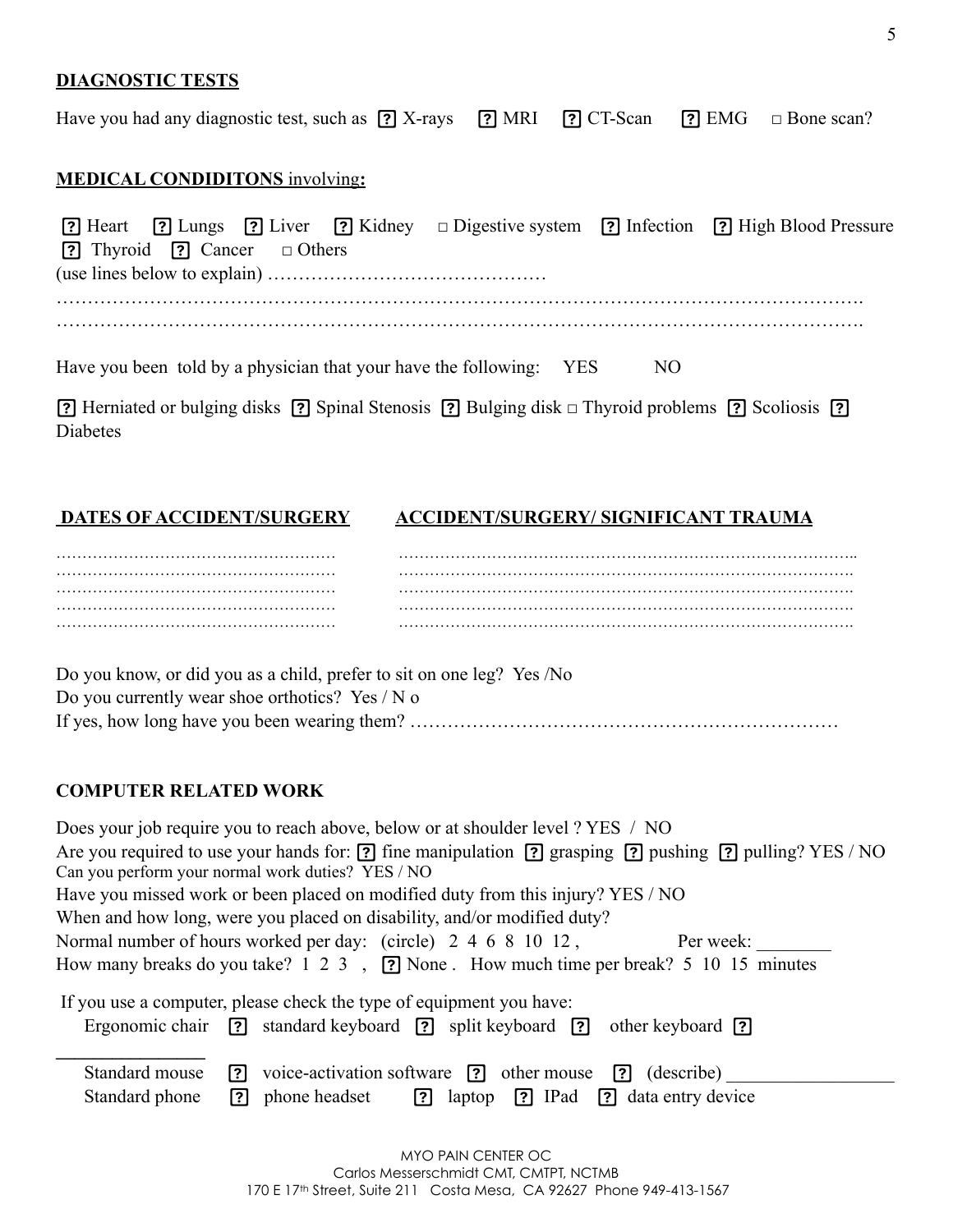Have you modified your equipment since your pain / injury began? Yes / No If so, describe. …………………………………………………………………………………………………………………. …………………………………………………………………………………………………………………………………………………………………………… **STRESS:**  Are you under stress at **3. IN WORK 3. IN SCHOOL <b>3.** HOME **3.** OTHERS? Has your work load increased in the past  $3 / 6 / 9 / 12$  month? How much? Do you consider your stress level to be **3** LOW **3** MODERATE **3** HIGH? Please describe what you do to alleviate your stress:………………………………………………………….. …………………………………………………………………………………………………………………. Have you gained or lost weight since your pain began? How much 5 10 15 20 25 30 35 40 45 **SLEEP**  On average, how many hours do you sleep per night? 3 4 5 6 7 8 9 10 11 more Does this feel like enough sleep for you? YES / NO What type of bed do you sleep on? **3.** MATTRESS **[7]** FUTON **[7]** WATERBED Is your bed comfortable? YES / NO **3** HARD **3** MEDIUM **3** SOFT **3** OLD How many pillows do you use? 1 2 3 4 5 What position(s) do you sleep in? **[?]** BACK **[?]** STOMACH **[?]** RIGHT SIDE **[?]** LEFT SIDE **P** ARMS OVERHEAD **P** FETAL POSITION **P** PETS IN BED Do you have trouble ? FALLING ASLEEP ? STAYING ASLEEP ? WAKING UP? YES / NO What awakens you most often ? **3.** PAIN **3.** BUSY MIND **?** THURST **?** DREAMS **?** ANIMALS **?** VOICES **?** NOISE **?** OTHERS **EXERCISE**  Are you able to exercise? Yes / No If yes, what type of exercise do you do and how frequently? Please describe. ................................. ………………………………………………………………………………………………………………… When you exercise, does it **?** HELP or **?** AGGRAVATE your condition / symptoms? Have you recently **?** STOPPED or **?** STARTED exercising? Do you enjoy exercising? YES / NO What kind of exercise do you think you would enjoy doing? …………………………………………………………

…………………………………………………………………………………………………………………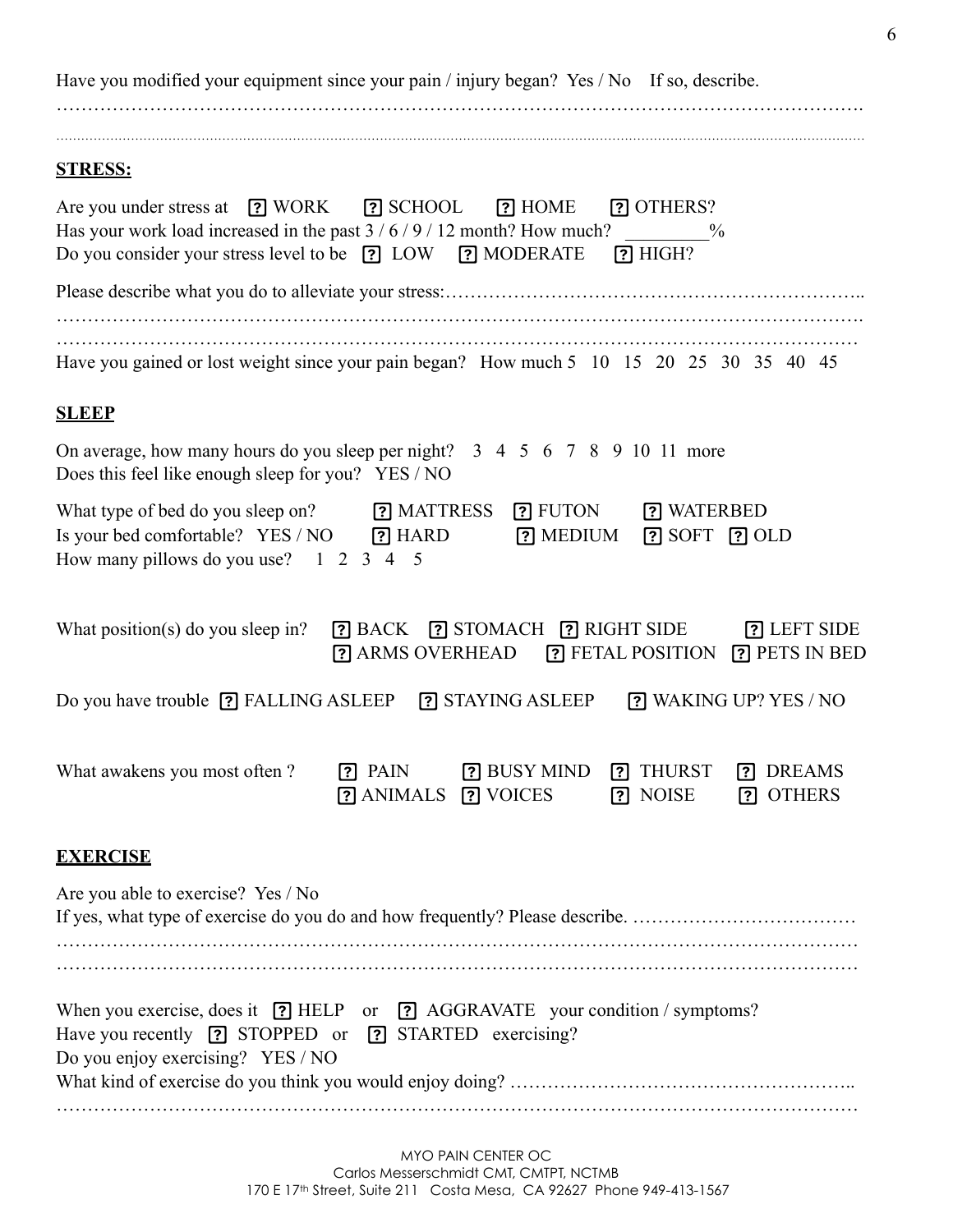# **DIET**

| I smoke <b>?</b> cigarettes <b>?</b> cigars <b>?</b> pipes per day. <b>?</b> I don't smoke. |
|---------------------------------------------------------------------------------------------|
| I drink cups of ? coffee ? tea ? caffeinated soda per day                                   |
|                                                                                             |
|                                                                                             |
|                                                                                             |
|                                                                                             |
|                                                                                             |
|                                                                                             |
|                                                                                             |
|                                                                                             |
|                                                                                             |
|                                                                                             |
|                                                                                             |

# **MEDICAL INFORMATION**

1. Do you ever experience: (please check and use **"C"** for current and **"P"** for past)

| <b>EARS:</b><br>loss  | $[?]$ ringing     | ? pressure                                | <b>P</b> clicking | $\lceil$ ache | [?] blockages                                                  | [?] hearing     |
|-----------------------|-------------------|-------------------------------------------|-------------------|---------------|----------------------------------------------------------------|-----------------|
| <b>TEETH/JAW:</b>     | [?] grating       | ? clenching                               |                   |               | <b>?</b> grinding <b>?</b> popping <b>?</b> hard to open       | $[$ ?] locks to |
| open<br><b>OTHER:</b> | <b>P</b> fainting | <b>[?]</b> nervous tics <b>[?]</b> nausea |                   |               | <b>[?]</b> tinning <b>[?]</b> vision changes <b>[?]</b> others |                 |

# **JAW/FASCIAL PAIN**

| Do you have $TMJ$ ? Yes / No                                  |
|---------------------------------------------------------------|
| Do you have pain associated with chewing or yawning? Yes / No |
| Do you wear a night guard or mouth splint? Yes / No           |
| When was your last eye exam?                                  |
|                                                               |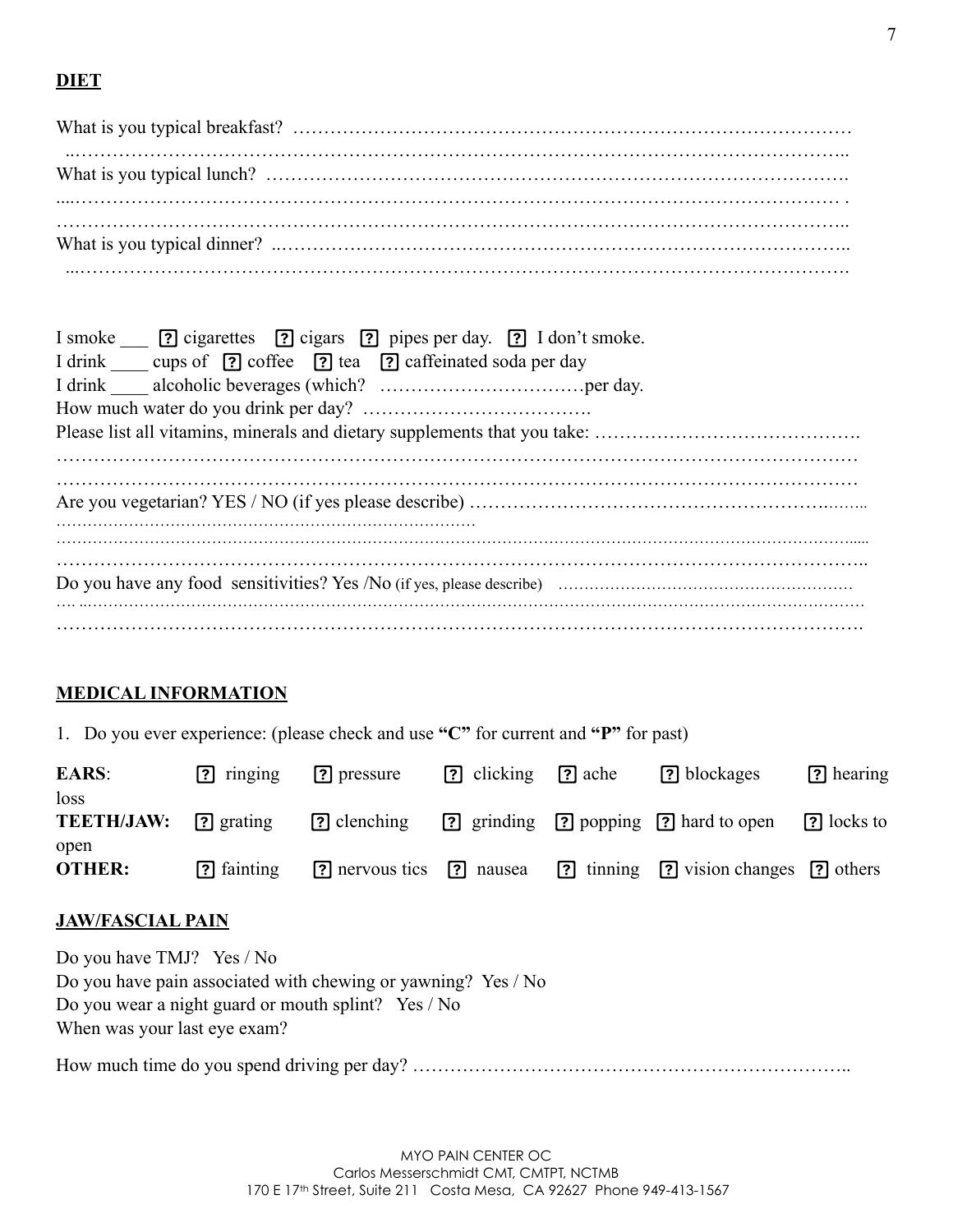### **ASSOCIATED MEDICAL CONDITIONS**

Are you aware of having (or have you been diagnosed as having ) any of the following conditions? Please check which ones and indicate **"P"** for past and **"C"** for current.

| 1. | <b>P</b> Asthma                                                  | [?] allergies [?] bronchitis [?] emphysema<br>[?] hepatitis                                                                                                          |
|----|------------------------------------------------------------------|----------------------------------------------------------------------------------------------------------------------------------------------------------------------|
| 2. | ? diabetes<br>$[$ ?] Angina<br>? Varicose veins                  | ? high blood pressure<br>[?] phlebitis<br>? stroke<br><b>[?]</b> low blood pressure<br>? migraine headaches                                                          |
| 3. | ? Chronic constipation<br>? Thyroid disorders<br>? Endometriosis | ? alcoholism<br>? hemorrhoids<br>? severe diarrhea<br>? drug abuse<br>[?] candidacies [?] irritable bowel<br>? depression<br>? chronic fatigue<br>? eating disorders |
| 4. | <b>[?]</b> Cancer                                                | <b>?</b> Lymphedema <b>?</b> Blood clots<br><b>?</b> seizures <b>?</b> polio <b>?</b> memory loss                                                                    |
| 5. | <b>?</b> dyslexia                                                | [?] scoliosis [?] short leg [?] arthritis [?] osteoporosis [?] Morton foot structure                                                                                 |

Have you ever been treated for cancer?

- a. Surgery? Yes / No
- b. Radiation? Yes / No
- c. Chemotherapy? Yes / No

Did your treatment include the removal, radiation, or testing of lymph nodes? YES / NO (circle)

Have you ever been diagnosed with a blood clot? YES / NO

#### **BODY – MIND CONNECTION** *(ANSWER THE FOLLOWING QUESTION ONLY IF DESIRED)*

Attached to the medical history sheet is a Body-Mind Connection questionnaire. This information can be very supportive for client or patient as well as for the practitioner to include and consider for future treatments and treatment plans. This Body-Mind questionnaire will not be release to any third person or institution**.** *(Circle one choice please or describe)*

| 4. Are you friends with your body? YES NO                                |
|--------------------------------------------------------------------------|
| 5. When you breathe, do you feel you breath fill your whole body? YES NO |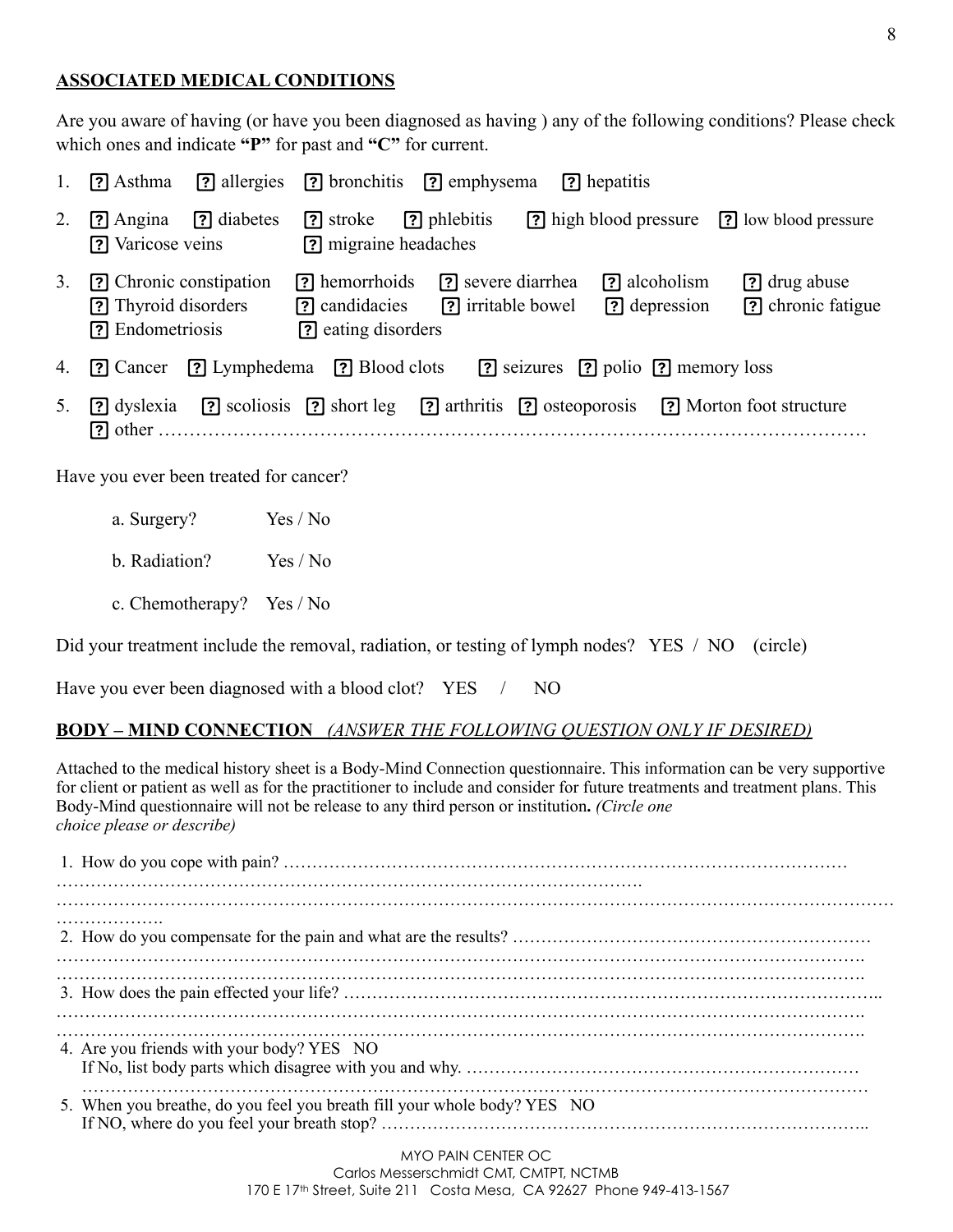| 6. Do you feel like you are struggling with anything / anyone? YES NO                                                                                                                |
|--------------------------------------------------------------------------------------------------------------------------------------------------------------------------------------|
| 7. Where do you hold tension? (Circle one and describe what the tension feel like)                                                                                                   |
|                                                                                                                                                                                      |
| 9. What negative feeling are your aware of holding / expressing on a regular basis?                                                                                                  |
| 10. Do you trust your intuition? YES NO                                                                                                                                              |
| 11. Do you put faith in higher power? YES NO                                                                                                                                         |
| 12. List aspects of your life that are stressful.<br>[?] Job [?] relationships [?] family [?] health [?] past trauma [?] other                                                       |
| 13. How much power do you have over yourself? (Circle all that apply)<br>[?] None at all [?] some [?] it changes [?] I Don't care [?] My power and I are one [?] I don't understand  |
| 14. Have you gone through an intense process of growth, renewal or change recently? YES NO<br>If YES, how has this experience left you? (Feeling, burned out, excited, neutral, etc) |
|                                                                                                                                                                                      |

THANK YOU FOR TAKING THE TIME TO COMPLETE THIS FORM.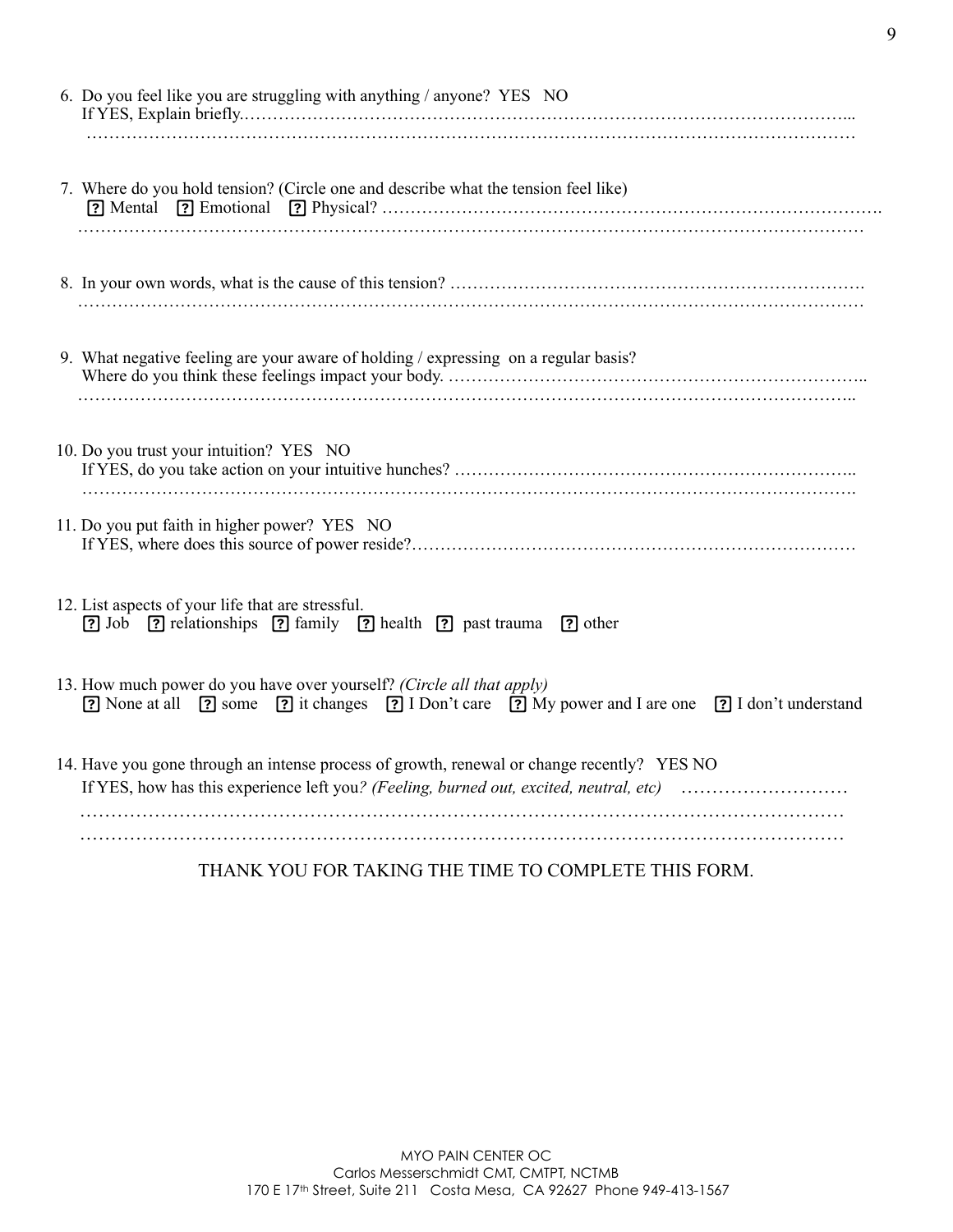### **CLIENT / PATIENT POLICY**

Welcome to MYO PAIN CENTER OC. The purpose of this statement is to determine what is and what is not acceptable, and to establish professional boundaries, so please read the following carefully.

You have been referred to me by a friend, healthcare professional or by your treating physician. My goal is to provide the highest quality care (Trigger Point Therapy and Massage Therapy) to those who seek professional service for the relief of chronic pain. We perform only those services for which we are qualified. My practice does require an initial intake interview and the completion of patient history form. More details you will find on page two under procedures.

**BUSINESS HOURS**: see Online Scheduler! **By appointment only.**

#### **FEE SCHEDULE: (October 2014)**

| Initial interview <i>includes</i> preparation, evaluation, and therapy |                  |  |
|------------------------------------------------------------------------|------------------|--|
| Standard intake interview                                              | 75 minutes \$145 |  |
| Comprehensive intake interview                                         | 90 minutes \$165 |  |

*Treatment times include 10 min for preparation and approx. 50/80 minutes for treatment.* 

| <b>Trigger Point Therapy</b>               | 60 minutes | \$125  |
|--------------------------------------------|------------|--------|
|                                            | 90 minutes | \$165  |
| <b>Therapeutic Massages</b>                |            |        |
| (Deep Tissue, Sports, massage cupping,     | 60 minutes | \$125  |
| Lymphatic treatments, or customized)       | 90 minutes | \$165  |
| <b>Swedish massage (Relaxation)</b>        | 60 minutes | \$115  |
|                                            | 90 minutes | \$155  |
| <b>Rosen Method Bodywork</b>               | 60 minutes | \$105  |
| <b>Rosen Method Movement</b>               | 60 minutes | \$15   |
| <b>Discount Cards for prepaid sessions</b> |            |        |
| Buy 5 sessions get one for free            | 60 minutes | \$625  |
| Buy 10 sessions get two for free           | 60 minutes | \$1200 |
| Buy 5 sessions get one for free            | 90 minutes | \$825  |
|                                            |            |        |

**Stricter rules under the Telephone Consumer Protection Act (TCPA go into effect on Oct.16 2013. Myo Pain Center OC now must get permission in writing to send automated text messages to clients, even if you have an established business relationship.** 

**I, …………………………………………………….. agree to receive text messages to this mobile phone numbers ( ) \_\_\_\_\_\_-\_\_\_\_\_ reminding me about my upcoming appointments with Myo Pain Center OC. I understand that SMS reminders are optional and that messages and Data rates may apply.** 

#### **PAYMENT:**

 **Please initial here: \_\_\_\_\_\_\_**

The payment for all type of treatment is due at the time of service and can be paid by check, cash, Venmo, Zelle, Master / Visa card or cash. A fee of \$30 will be charged for returned checks.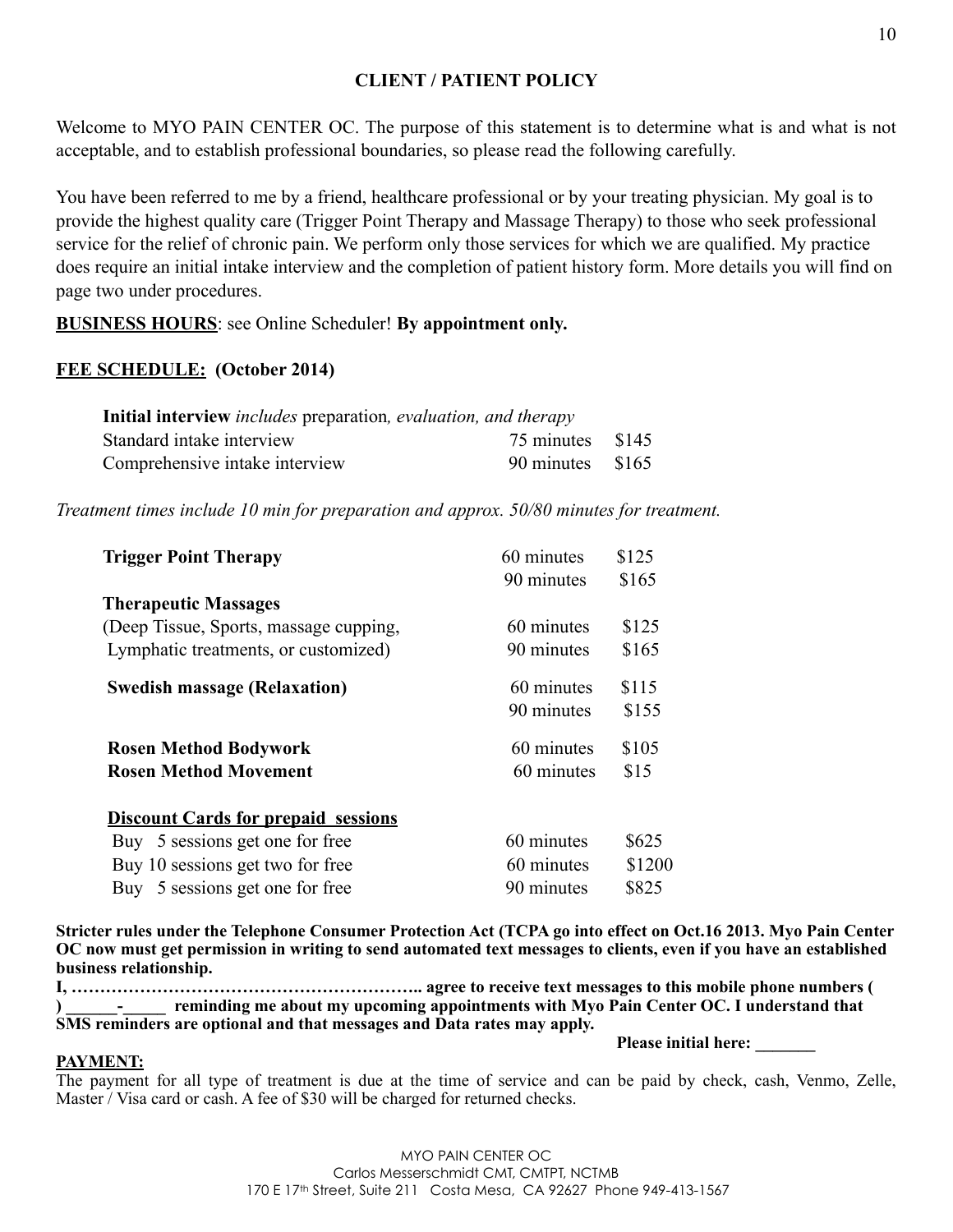#### **CLIENT / PATIENT POLICY continues**

**REFUNDS:** Massage cards and gift certificates are non-refundable, but you can transfer to someone you know or share it.

# **CANCELLATION POLICY :**

If you are a cash patient, please notify us at least 24 hours prior to the appointment time to avoid a cancellation charge. A cancellation fee equal to 100 % of the scheduled service fee will be charged if a timely notice of cancellation is not received.

If you are a Workers Compensation patient, please notify us at least 24 hours in advance if you need to cancel your appointment. Missed appointments without 24 hours' notice for Workers Compensation patients will be reported to the treating physician and insurance company as patient non-compliance which could possibly jeopardize your right to therapy. A proper cancellation gives others in need the opportunity to be treated.

# **CONFIDENTIALITY:**

*Confidentiality is used to protect client and patient information. If it becomes necessary to share information about one's care with other professionals involved in their care or insurance companies paying the bill, my practice is required to attain permission to release medical information. Information about care and treatments are shared only if the client or patient signs a statement authorizing it.* 

# **IMPORTANT INFORMATION:**

Pregnant women and individuals with high blood pressure, heart conditions, or under medical care should consult a physician before scheduling a session.

### **PROCEDURES:**

MPCOC offers a variety of services; therefore two types of initial intake interviews have been developed. They are different in duration and the initial evaluation/physical assessment is part of your first appointment. The *standard intake interview* is designed for a regular client who seeks treatment for acute symptoms, relaxation, nourishment, or stress reduction (75 min). Massage Therapy would be the modality to meet those needs. Symptoms are mild and usually tightness, stiffness or aching pain.

The *comprehensive intake interview* (90 min) is used with acute and chronic pain patients, Worker's Compensation patients, and individuals with injuries who primarily seek treatment for pain relief. Trigger Point therapy is best suited for these problems. For those individuals a medical history sheet and a different evaluation need to be completed and the best approach in treatment has to be determined. Symptoms are dull ache, sharp pain, soreness, tingling, numbness, cold fingers or feeds, etc.

I have completed this health form to the best of my knowledge. I understand that the Myo Pain Center OC (MPCOC) and the Lymphatic Manual technique services are a therapeutic health aid and do not take the place of a physician's care when indicated. The MPCOC is not involved on the diagnosis or cure of any disease whatsoever. The therapeutic methods being used by MPCOC are used only in the context of rehabilitation or for the beautification of the body.

**I have read and understand the "Client/Patient Policy".** Please initial here\_\_\_\_\_

| Patient / Client signature | Date |
|----------------------------|------|
| <b>Therapist signature</b> | Date |